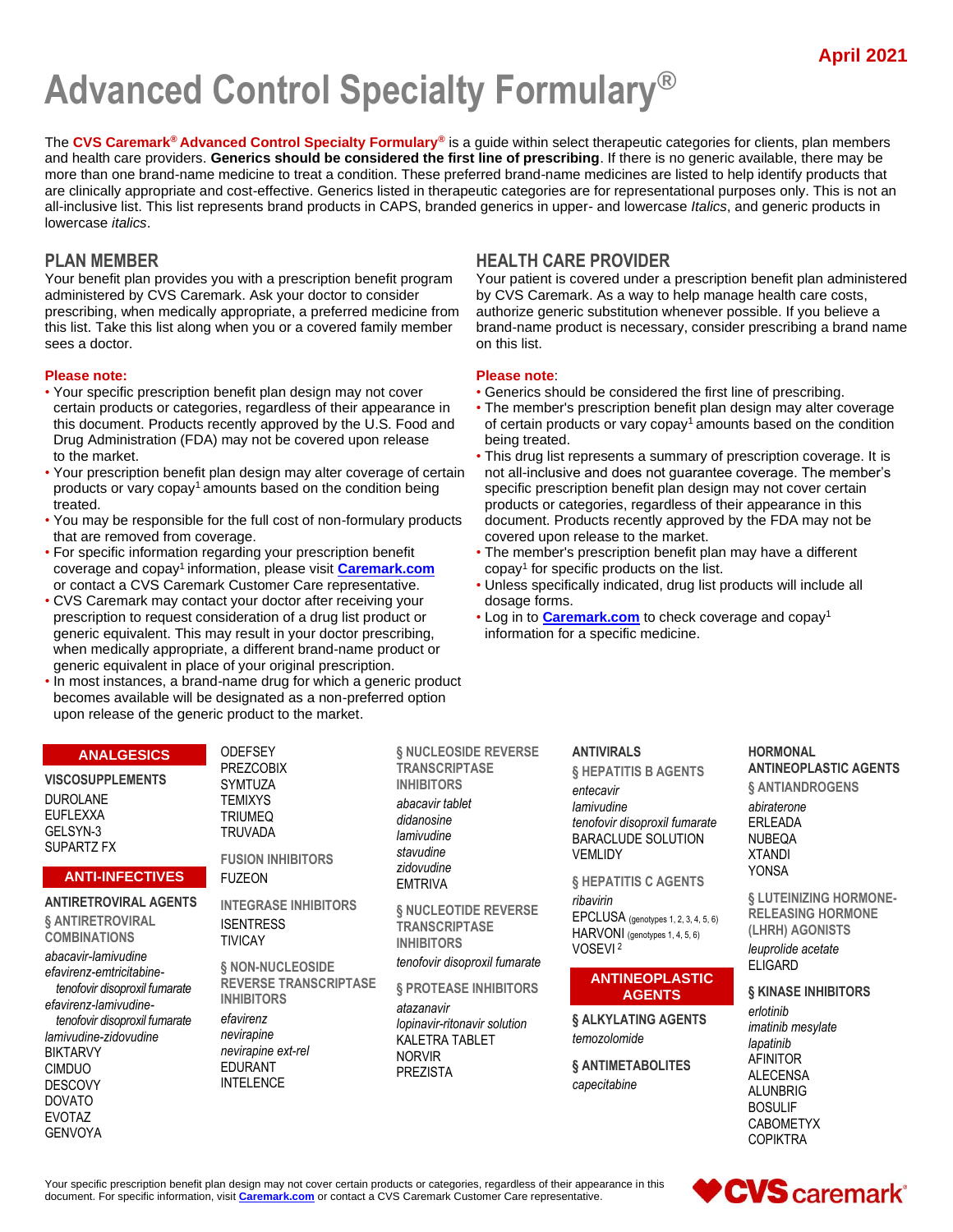**IBRANCE IRESSA** KISQALI KISQALI FEMARA CO-PACK RYDAPT **SPRYCEL SUTENT VOTRIENT XOSPATA** 

**MULTIPLE MYELOMA IMMUNOMODULATORS** 

**REVLIMID THALOMID** 

**PROTEASOME INHIBITORS NINLARO VELCADE** 

#### **§ MISCELLANEOUS**

bexarotene capsule **ERIVEDGE** LYNPARZA **ODOMZO PERJETA PHESGO RUBRACA** ZEJULA **ZOLINZA** 

#### **CARDIOVASCULAR**

**ANTILIPEMICS PCSK9 INHIBITORS PRALUENT** 

#### **PULMONARY ARTERIAL HYPERTENSION**

**& ENDOTHELIN RECEPTOR ANTAGONISTS** ambrisentan bosentan **OPSUMIT** 

**§ PHOSPHODIESTERASE INHIBITORS** sildenafil tadalafil

**PROSTACYCLIN RECEPTOR AGONISTS UPTRAVI** 

§ PROSTAGLANDIN **VASODILATORS** treprostinil

**ORENITRAM** 

**SOLUBLE GUANYLATE CYCLASE STIMULATORS ADFMPAS** 

#### **CENTRAL NERVOUS SYSTEM**

**§ ANTICONVULSANTS** vigabatrin

**ANTIPARKINSONIAN AGENTS INBRIJA** 

§ MOVEMENT DISORDERS tetrahenazine **AUSTEDO INGREZZA** 

**6 MULTIPLE SCLEROSIS AGENTS** dimethyl fumarate delayed-rel glatiramer **AUBAGIO BETASERON** COPAXONE **GILENYA KESIMPTA** MAYZENT **OCREVUS REBIF** 

**TYSABRI VUMERITY ZEPOSIA** 

#### **ENDOCRINE AND METABOLIC**

**ACROMEGALY** SOMATULINE DEPOT

**S CALCIUM RECEPTOR ANTAGONISTS** cinacalcet

**CALCIUM REGULATORS** PARATHYROID HORMONES **FORTEO TYMLOS** 

**MISCELLANEOUS** PROLIA

**CONTRACEPTIVES PROGESTIN INTRAUTERINE DEVICES KYLEENA MIRENA SKYLA** 

**FERTILITY REGULATORS GNRH / LHRH ANTAGONISTS** CETROTIDE

**OVULATION STIMULANTS. GONADOTROPINS GONAL-F OVIDREL** 

**GAUCHER DISEASE CERDELGA CEREZYME** 

**HEREDITARY TYROSINEMIA TYPE 1 AGENTS ORFADIN** 

**HUMAN GROWTH HORMONES NORDITROPIN** 

**POLYNEUROPATHY TEGSEDI** 

**§ UREA CYCLE DISORDERS** sodium phenylbutyrate

**MISCELLANEOUS CYSTAGON** 

#### **HEMATOLOGIC**

**HEMATOPOIETIC GROWTH FACTORS ARANESP NIVESTYM RETACRIT 7IEXTENZO** 

**HEMOPHILIA A AGENTS** ADYNOVATE **IVII.** KOGENATE FS **KOVALTRY NOVOEIGHT NUWIO** 

**HEMOPHILIA B AGENTS REBINYN** 

**THROMBOCYTOPENIA AGENTS DOPTELET MULPLETA** 

#### **IMMUNOLOGIC AGENTS**

**ALLERGENIC EXTRACTS ORAI AIR** 

**AUTOIMMUNE AGENTS** (PHYSICIAN-ADMINISTERED) **REMICADE SIMPONI ARIA STELARA INTRAVENOUS** 

**AUTOIMMUNE AGENTS** (SELF-ADMINISTERED) See Table 1 for Indication Based **Coverage Details** 

**ANKYLOSING SPONDYLITIS** COSENTYX **ENBREL HUMIRA** 

**CROHN'S DISEASE HUMIRA STELARA** SUBCUTANEOUS#

# After failure of HUMIRA

**PSORIASIS** 

**HUMIRA OTEZLA SKYRIZI STELARA SUBCUTANEOUS TALTZ TREMFYA** 

**PSORIATIC ARTHRITIS COSENTYX ENBREL HUMIRA OTEZLA RHEUMATOID ARTHRITIS ENBREL HUMIRA KEVZARA** ORENCIA CLICKJECT **ORENCIA SUBCUTANEOUS RINVOQ** 

XFI JANZ **XELJANZ XR ULCERATIVE COLITIS HUMIRA STELARA** SUBCUTANEOUS# XELJANZ#

# After failure of HUMIRA

XELJANZ XR#

**ALL OTHER CONDITIONS FNBRFI HUMIRA** 

**DISEASE-MODIFYING ANTIRHEUMATIC DRUGS** (DMARDs) **RASUVO** 

**HEREDITARY ANGIOEDEMA FIRAZYR RUCONEST TAKHZYRO** 

#### **IMMUNOSUPPRESSANTS**

§ ANTIMETABOLITES mycophenolate mofetil mycophenolate sodium

§ CALCINEURIN INHIBITORS cyclosporine cyclosporine, modified tacrolimus

§ RAPAMYCIN DERIVATIVES everolimus sirolimus

### **RESPIRATORY**

**ALPHA-1 ANTITRYPSIN DEFICIENCY AGENTS** PROLASTIN-C

**§ CYSTIC FIBROSIS** tobramycin inhalation solution **BETHKIS** 

**PULMONARY FIBROSIS AGENTS ESBRIET OFFV** 

**SEVERE ASTHMA AGENTS DUPIXENT FASENRA NUCALA XOLAIR** 

#### **TOPICAL**

**DERMATOLOGY ATOPIC DERMATITIS DUPIXENT** 

**MOUTH / THROAT / DENTAL AGENTS PROTECTANTS MUGARD** 

**OPHTHALMIC RETINAL DISORDERS FYI FA LUCENTIS** 

# Δ

abacavir tablet abacavir-lamivudine abiraterone

**ADFMPAS** ADYNOVATE **AFINITOR ALECENSA** 

# **QUICK REFERENCE DRUG LIST**

AI UNBRIG ambrisentan **ARANESP** atazanavir

**AUBAGIO AUSTEDO** 

B

**BARACLUDE SOLUTION BETASERON BETHKIS** 

Your specific prescription benefit plan design may not cover certain products or categories, regardless of their appearance in this document. For specific information, visit Caremark.com or contact a CVS Caremark Customer Care representative.

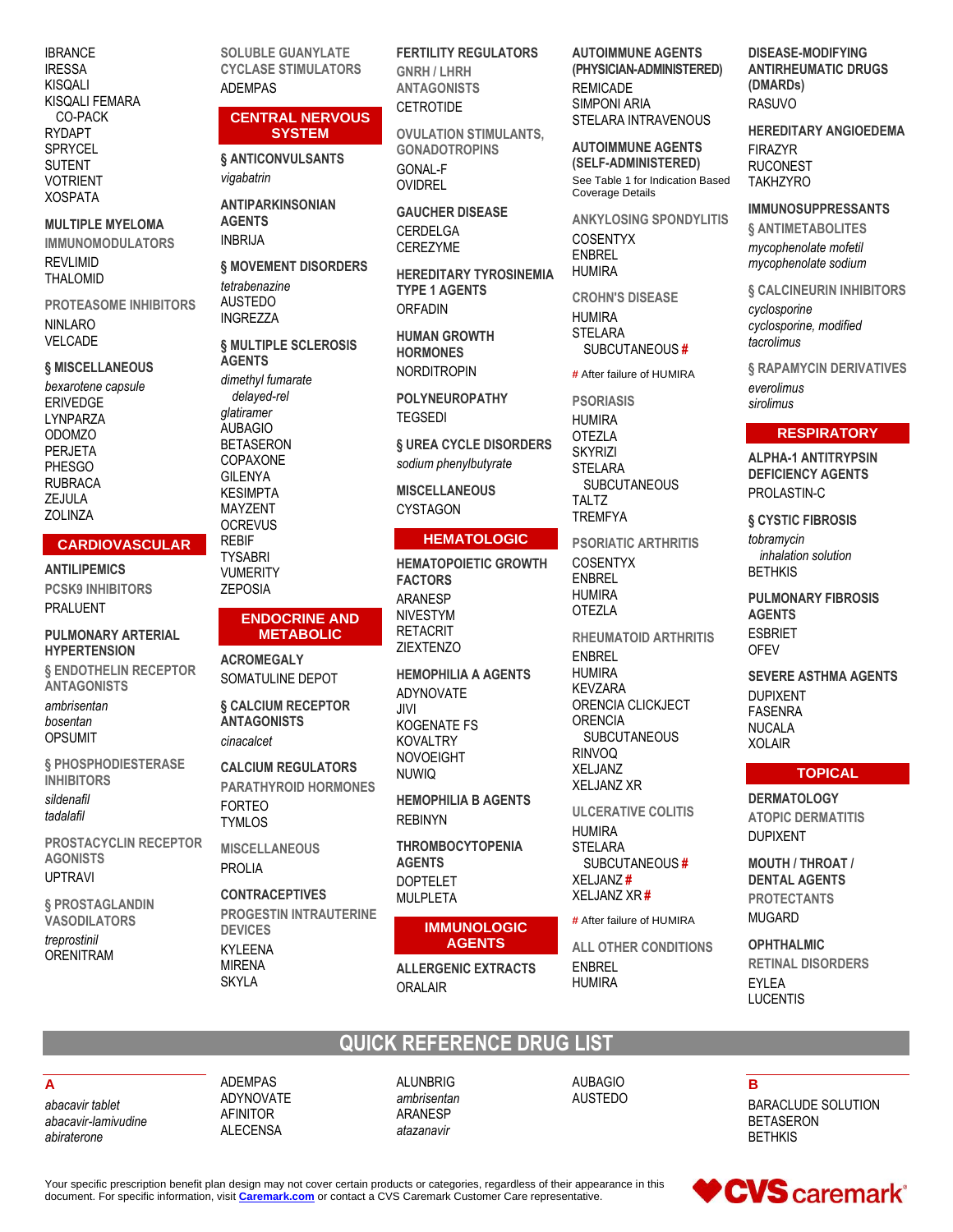bexarotene capsule **BIKTARVY** bosentan **BOSULIF** 

#### $\overline{\mathbf{c}}$

**CABOMETYX** capecitabine CERDELGA **CEREZYME CETROTIDE CIMDUO** cinacalcet COPAXONE **COPIKTRA COSENTYX** cyclosporine cyclosporine, modified **CYSTAGON** 

#### $\overline{\mathsf{D}}$

**DESCOVY** didanosine dimethyl fumarate delayed-rel **DOPTELET DOVATO DUPIXENT DUROLANE** 

# E

**EDURANT** efavirenz efavirenz-emtricitabinetenofovir disoproxil fumarate efavirenz-lamivudinetenofovir disoproxil fumarate **ELIGARD EMTRIVA ENBREL** entecavir EPCLUSA **ERIVEDGE** FRI FADA erlotinib

#### **ESBRIET EUFLEXXA** everolimus **EVOTAZ** EYLEA

F **FASENRA FIRAZYR FORTEO** 

**FUZEON** 

# G

GELSYN-3 **GENVOYA GILENYA** *alatiramer* **GONAL-F** 

### н

**HARVONI HUMIRA** 

#### Ï

**IBRANCE** imatinib mesylate **INBRIJA INGREZZA INTELENCE IRESSA ISENTRESS** J

# JIVI

K **KALETRA TABLET KESIMPTA KEVZARA KISOALI** KISQALI FEMARA CO-PACK **KOGENATE FS KOVALTRY KYLEENA** 

### L

lamivudine lamivudine-zidovudine lapatinib leuprolide acetate lopinavir-ritonavir solution **LUCENTIS** LYNPARZA

### M

**MAYZENT MIRENA MUGARD MULPLETA** mycophenolate mofetil mycophenolate sodium

# N

nevirapine nevirapine ext-rel **NINLARO NIVESTYM NORDITROPIN NORVIR NOVOFIGHT NUBEQA NUCALA NUWIQ**  $\Omega$ **OCREVUS ODEFSEY ODOMZO OFEV OPSUMIT ORALAIR** ORENCIA CLICKJECT **ORENCIA SUBCUTANEOUS ORENITRAM ORFADIN OTEZLA OVIDREL** 

### P

**PERJETA PHESGO** PRALUENT **PREZCOBIX PREZISTA** PROLASTIN-C **PROLIA** 

# $\mathsf{R}$

**RASUVO REBIF REBINYN REMICADE RETACRIT REVLIMID** ribavirin **RINVOQ RUBRACA RUCONEST** 

**RYDAPT** 

# $\mathbf{s}$

sildenafil SIMPONI ARIA sirolimus **SKYLA SKYRIZI** sodium phenylbutyrate SOMATULINE DEPOT SPRYCEL stavudine STELARA INTRAVENOUS **STFI ARA SUBCUTANEOUS** SUPARTZ FX **SUTENT SYMTUZA** T tacrolimus tadalafil

**TAKHZYRO** 

**TALTZ** 

**TEGSEDI** 

**TEMIXYS** temozolomide tenofovir disoproxil fumarate tetrabenazine **THALOMID TIVICAY** tobramycin inhalation solution **TREMFYA** treprostinil **TRIUMEQ TRUVADA TYMLOS TYSABRI**  $\overline{\mathsf{u}}$ 

# **UPTRAVI**

 $\overline{\mathsf{v}}$ VELCADE VEMLIDY vigabatrin VOSEVI<sup>2</sup> **VOTRIENT VUMERITY** 

# $\overline{\mathbf{x}}$

**XELJANZ XELJANZ XR XOLAIR XOSPATA XTANDI** 

# **YONSA**

 $\overline{\mathsf{Y}}$ 

 $\overline{z}$ ZEJULA **ZEPOSIA** zidovudine **ZIEXTENZO** ZOLINZA

# PREFERRED OPTIONS FOR EXCLUDED SPECIALTY MEDICATIONS 3

| <b>DRUG NAME(S)</b>                  | <b>PREFERRED OPTION(S)*</b>                                                                                                                                     | <b>DRUG NAME(S)</b>                 | <b>PREFERRED OPTION(S)*</b>                                                                                                                                           |
|--------------------------------------|-----------------------------------------------------------------------------------------------------------------------------------------------------------------|-------------------------------------|-----------------------------------------------------------------------------------------------------------------------------------------------------------------------|
| <b>ACTEMRA</b><br><b>INTRAVENOUS</b> | REMICADE, SIMPONI ARIA                                                                                                                                          | <b>BARACLUDE TABLET</b>             | entecavir, lamivudine, tenofovir disoproxil fumarate,<br>BARACLUDE SOLUTION, VEMLIDY                                                                                  |
| <b>ADCIRCA</b>                       | sildenafil, tadalafil                                                                                                                                           | <b>BERINERT</b>                     | <b>FIRAZYR, RUCONEST</b>                                                                                                                                              |
| <b>ALIQOPA</b>                       | <b>COPIKTRA</b>                                                                                                                                                 | <b>BORTEZOMIB</b>                   | NINLARO. VELCADE                                                                                                                                                      |
| <b>ALPROLIX</b>                      | Consult doctor                                                                                                                                                  | <b>BUPHENYL</b>                     | sodium phenylbutyrate                                                                                                                                                 |
| <b>APOKYN</b>                        | <b>INBRIJA</b>                                                                                                                                                  | <b>CELLCEPT</b>                     | mycophenolate mofetil, mycophenolate sodium                                                                                                                           |
| <b>ARALAST NP</b>                    | PROLASTIN-C                                                                                                                                                     | <b>CHORIONIC</b>                    | <b>OVIDREL</b>                                                                                                                                                        |
| <b>ASTAGRAF XL</b>                   | tacrolimus                                                                                                                                                      | <b>GONADOTROPIN</b>                 |                                                                                                                                                                       |
| <b>AVONEX</b>                        | dimethyl fumarate delayed-rel, glatiramer, AUBAGIO,<br>BETASERON, COPAXONE, GILENYA, KESIMPTA,<br>MAYZENT, OCREVUS, REBIF, TYSABRI, VUMERITY,<br><b>ZEPOSIA</b> | CIMZIA LYOPHILIZED<br><b>POWDER</b> | REMICADE, SIMPONI ARIA, STELARA INTRAVENOUS                                                                                                                           |
|                                      |                                                                                                                                                                 | <b>COMPLERA</b>                     | efavirenz-emtricitabine-tenofovir disoproxil fumarate.<br>efavirenz-lamivudine-tenofovir disoproxil fumarate, BIKTARVY,<br>DOVATO, GENVOYA, ODEFSEY, SYMTUZA, TRIUMEQ |
| <b>AVSOLA</b>                        | REMICADE, SIMPONI ARIA, STELARA INTRAVENOUS                                                                                                                     |                                     |                                                                                                                                                                       |
|                                      |                                                                                                                                                                 | <b>ELELYSO</b>                      | CERDELGA, CEREZYME                                                                                                                                                    |

Your specific prescription benefit plan design may not cover certain products or categories, regardless of their appearance in this document. For specific information, visit Caremark.com or contact a CVS Caremark Customer Care representative.

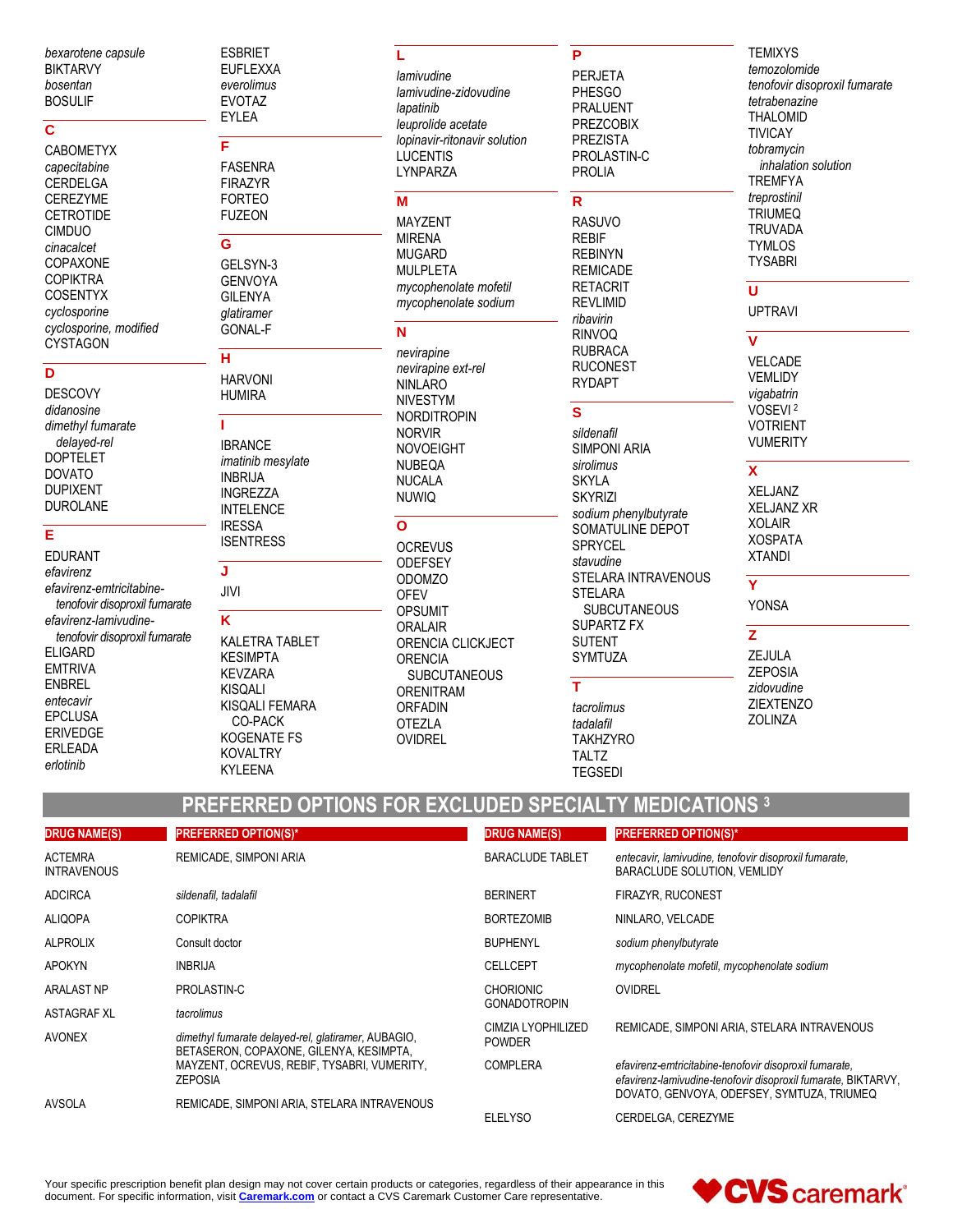| <b>DRUG NAME(S)</b>                          | <b>PREFERRED OPTION(S)*</b>                                                                                                                                     | <b>DRUG NAME(S)</b>                                                       | <b>PREFERRED OPTION(S)*</b>                                                                    |
|----------------------------------------------|-----------------------------------------------------------------------------------------------------------------------------------------------------------------|---------------------------------------------------------------------------|------------------------------------------------------------------------------------------------|
| <b>ELOCTATE</b>                              | ADYNOVATE, JIVI, KOGENATE FS, KOVALTRY,<br><b>PLEGRIDY</b><br>NOVOEIGHT, NUWIQ                                                                                  |                                                                           | dimethyl fumarate delayed-rel, glatiramer, AUBAGIO,<br>BETASERON, COPAXONE, GILENYA, KESIMPTA, |
| <b>ENTYVIO</b><br>(For Crohn's Disease Only) | REMICADE, STELARA INTRAVENOUS                                                                                                                                   |                                                                           | MAYZENT, OCREVUS, REBIF, TYSABRI, VUMERITY,<br><b>ZEPOSIA</b>                                  |
| ENVARSUS XR                                  | tacrolimus                                                                                                                                                      | <b>PREGNYL</b>                                                            | <b>OVIDREL</b>                                                                                 |
| <b>EPIVIR HBV</b>                            | entecavir, lamivudine, tenofovir disoproxil fumarate,                                                                                                           | <b>PROCRIT</b>                                                            | ARANESP, RETACRIT                                                                              |
|                                              | BARACLUDE SOLUTION, VEMLIDY                                                                                                                                     | <b>PROCYSBI</b>                                                           | <b>CYSTAGON</b>                                                                                |
| EPOGEN                                       | ARANESP, RETACRIT                                                                                                                                               | <b>PROGRAF</b>                                                            | tacrolimus                                                                                     |
| <b>EXTAVIA</b>                               | dimethyl fumarate delayed-rel, glatiramer, AUBAGIO,<br>BETASERON, COPAXONE, GILENYA, KESIMPTA,<br>MAYZENT, OCREVUS, REBIF, TYSABRI, VUMERITY,<br><b>ZEPOSIA</b> | <b>RAPAMUNE</b>                                                           | everolimus, sirolimus                                                                          |
|                                              |                                                                                                                                                                 | <b>RAVICTI</b>                                                            | sodium phenylbutyrate                                                                          |
|                                              |                                                                                                                                                                 | <b>REMODULIN</b>                                                          | treprostinil                                                                                   |
| FOLLISTIM AQ                                 | GONAL-F                                                                                                                                                         | <b>RENFLEXIS</b>                                                          | REMICADE, SIMPONI ARIA, STELARA INTRAVENOUS                                                    |
| <b>FULPHILA</b>                              | <b>ZIEXTENZO</b>                                                                                                                                                | <b>REPATHA</b>                                                            | <b>PRALUENT</b>                                                                                |
| <b>GEL-ONE</b>                               | DUROLANE, EUFLEXXA, GELSYN-3, SUPARTZ FX                                                                                                                        | <b>REVATIO</b>                                                            | sildenafil, tadalafil                                                                          |
| Genotropin                                   | <b>NORDITROPIN</b>                                                                                                                                              | SABRIL                                                                    | vigabatrin                                                                                     |
| <b>GLASSIA</b>                               | PROLASTIN-C                                                                                                                                                     | SAIZEN                                                                    | <b>NORDITROPIN</b>                                                                             |
| <b>GLEEVEC</b>                               | <i>imatinib mesylate, BOSULIF, SPRYCEL</i>                                                                                                                      | <b>SANDOSTATIN LAR</b>                                                    | SOMATULINE DEPOT                                                                               |
| GRANIX                                       | <b>NIVESTYM</b>                                                                                                                                                 | <b>SIGNIFOR LAR</b>                                                       | SOMATULINE DEPOT                                                                               |
| <b>HEPSERA</b>                               | entecavir, lamivudine, tenofovir disoproxil fumarate,<br>BARACLUDE SOLUTION, VEMLIDY                                                                            | <b>SOMAVERT</b>                                                           | SOMATULINE DEPOT                                                                               |
| HUMATROPE                                    | <b>NORDITROPIN</b>                                                                                                                                              | <b>STRIBILD</b><br>efavirenz-emtricitabine-tenofovir disoproxil fumarate. | efavirenz-lamivudine-tenofovir disoproxil fumarate, BIKTARVY,                                  |
| <b>HYALGAN</b>                               | DUROLANE, EUFLEXXA, GELSYN-3, SUPARTZ FX                                                                                                                        |                                                                           | DOVATO, GENVOYA, ODEFSEY, SYMTUZA, TRIUMEQ                                                     |
| ILUMYA                                       | <b>REMICADE</b>                                                                                                                                                 | SYNVISC,<br>SYNVISC-ONE                                                   | DUROLANE, EUFLEXXA, GELSYN-3, SUPARTZ FX                                                       |
| <b>INFLECTRA</b>                             | REMICADE, SIMPONI ARIA, STELARA INTRAVENOUS                                                                                                                     | <b>TASIGNA</b>                                                            | imatinib mesylate, BOSULIF, SPRYCEL                                                            |
| <b>KYPROLIS</b>                              | NINLARO, VELCADE                                                                                                                                                | <b>TECFIDERA</b>                                                          | dimethyl fumarate delayed-rel, glatiramer, AUBAGIO,<br>BETASERON, COPAXONE, GILENYA, KESIMPTA, |
| LETAIRIS                                     | ambrisentan, bosentan, OPSUMIT                                                                                                                                  |                                                                           |                                                                                                |
| LILETTA                                      | KYLEENA, MIRENA, SKYLA                                                                                                                                          |                                                                           | MAYZENT, OCREVUS, REBIF, TYSABRI, VUMERITY,<br><b>ZEPOSIA</b>                                  |
| LUPRON DEPOT<br>(For Prostate Cancer Only)   | <b>ELIGARD</b>                                                                                                                                                  | TOBI, TOBI PODHALER                                                       | tobramycin inhalation solution, BETHKIS                                                        |
| MAVYRET                                      | EPCLUSA (genotypes 1, 2, 3, 4, 5, 6),<br>HARVONI (genotypes 1, 4, 5, 6), VOSEVI <sup>2</sup>                                                                    | <b>TRACLEER</b>                                                           | ambrisentan, bosentan, OPSUMIT                                                                 |
|                                              |                                                                                                                                                                 | <b>UDENYCA</b>                                                            | <b>ZIEXTENZO</b>                                                                               |
| <b>MONOVISC</b>                              | DUROLANE, EUFLEXXA, GELSYN-3, SUPARTZ FX                                                                                                                        | VIEKIRA PAK                                                               | EPCLUSA (genotypes 1, 2, 3, 4, 5, 6),<br>HARVONI (genotypes 1, 4, 5, 6)                        |
| <b>MYFORTIC</b>                              | mycophenolate mofetil, mycophenolate sodium                                                                                                                     | VISCO-3                                                                   | DUROLANE, EUFLEXXA, GELSYN-3, SUPARTZ FX                                                       |
| NEULASTA,<br>NEULASTA ONPRO                  | <b>ZIEXTENZO</b>                                                                                                                                                | <b>XENAZINE</b>                                                           | tetrabenazine, AUSTEDO                                                                         |
| NEUPOGEN                                     | <b>NIVESTYM</b>                                                                                                                                                 | <b>ZARXIO</b>                                                             | <b>NIVESTYM</b>                                                                                |
| NOVAREL                                      | <b>OVIDREL</b>                                                                                                                                                  | <b>ZEMAIRA</b>                                                            | PROLASTIN-C                                                                                    |
| NUTROPIN AQ                                  | <b>NORDITROPIN</b>                                                                                                                                              | <b>ZEPATIER</b>                                                           | EPCLUSA (genotypes 1, 2, 3, 4, 5, 6),                                                          |
| <b>OMNITROPE</b>                             | <b>NORDITROPIN</b>                                                                                                                                              |                                                                           | HARVONI (genotypes 1, 4, 5, 6)                                                                 |
| ORENCIA                                      | REMICADE, SIMPONI ARIA                                                                                                                                          | <b>ZORTRESS</b>                                                           | everolimus, sirolimus<br><b>COPIKTRA</b>                                                       |
| INTRAVENOUS<br><b>ORTHOVISC</b>              |                                                                                                                                                                 | ZYDELIG<br>ZYTIGA                                                         |                                                                                                |
|                                              | DUROLANE, EUFLEXXA, GELSYN-3, SUPARTZ FX                                                                                                                        |                                                                           | abiraterone, XTANDI, YONSA                                                                     |
| <b>OTREXUP</b>                               | <b>RASUVO</b>                                                                                                                                                   |                                                                           |                                                                                                |
| <b>PEGASYS</b>                               | Consult doctor                                                                                                                                                  |                                                                           |                                                                                                |

Your specific prescription benefit plan design may not cover certain products or categories, regardless of their appearance in this document. For specific information, visit **Caremark.com** or contact a CVS Caremark Customer Care representative.

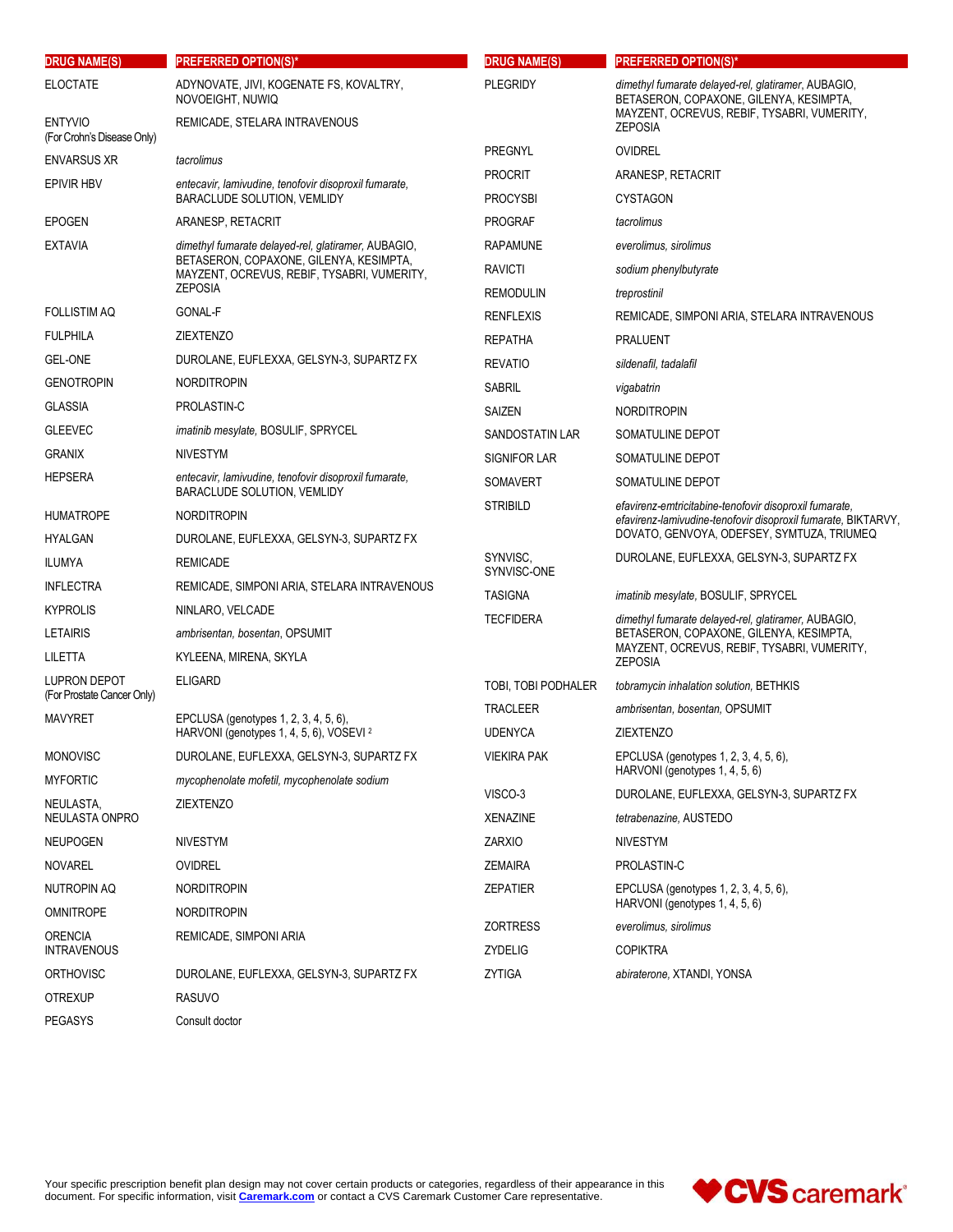# **TABLE 1 - PREFERRED OPTIONS FOR INDICATION BASED SELF-ADMINISTERED AUTOIMMUNE EXCLUDED MEDICATIONS**

| <b>CONDITION</b>              | <b>EXCLUDED DRUG NAME(S)</b>                                                                                                                                                             | <b>PREFERRED OPTION(S)</b>                                                                                                                            |
|-------------------------------|------------------------------------------------------------------------------------------------------------------------------------------------------------------------------------------|-------------------------------------------------------------------------------------------------------------------------------------------------------|
| <b>ANKYLOSING SPONDYLITIS</b> | CIMZIA PREFILLED SYRINGE<br><b>SIMPONI</b><br><b>TALTZ</b>                                                                                                                               | <b>COSENTYX</b><br><b>ENBREL</b><br><b>HUMIRA</b>                                                                                                     |
| <b>CROHN'S DISEASE</b>        | <b>CIMZIA PREFILLED SYRINGE</b>                                                                                                                                                          | <b>HUMIRA</b><br>STELARA SUBCUTANEOUS #                                                                                                               |
| <b>PSORIASIS</b>              | CIMZIA PREFILLED SYRINGE<br><b>COSENTYX</b><br><b>ENBREL</b>                                                                                                                             | <b>HUMIRA</b><br><b>OTEZLA</b><br><b>SKYRIZI</b><br>STELARA SUBCUTANEOUS<br><b>TALTZ</b><br><b>TREMFYA</b>                                            |
| <b>PSORIATIC ARTHRITIS</b>    | CIMZIA PREFILLED SYRINGE<br>ORENCIA CLICKJECT<br>ORENCIA SUBCUTANEOUS<br><b>SIMPONI</b><br>STELARA SUBCUTANEOUS<br><b>TALTZ</b><br><b>TREMFYA</b><br><b>XELJANZ</b><br><b>XELJANZ XR</b> | <b>COSENTYX</b><br><b>ENBREL</b><br><b>HUMIRA</b><br><b>OTEZLA</b>                                                                                    |
| <b>RHEUMATOID ARTHRITIS</b>   | <b>ACTEMRA ACTPEN</b><br><b>ACTEMRA SUBCUTANEOUS</b><br>CIMZIA PREFILLED SYRINGE<br><b>KINERET</b><br><b>SIMPONI</b>                                                                     | <b>ENBREL</b><br><b>HUMIRA</b><br><b>KEVZARA</b><br>ORENCIA CLICKJECT<br>ORENCIA SUBCUTANEOUS<br><b>RINVOQ</b><br><b>XELJANZ</b><br><b>XELJANZ XR</b> |
| <b>ULCERATIVE COLITIS</b>     | <b>SIMPONI</b>                                                                                                                                                                           | <b>HUMIRA</b><br>STELARA SUBCUTANEOUS #<br>XELJANZ#<br>XELJANZ XR #                                                                                   |
| <b>ALL OTHER CONDITIONS</b>   | <b>ACTEMRA ACTPEN</b><br><b>ACTEMRA SUBCUTANEOUS</b><br><b>KINERET</b><br>ORENCIA CLICKJECT<br>ORENCIA SUBCUTANEOUS                                                                      | <b>ENBREL</b><br><b>HUMIRA</b>                                                                                                                        |

**#** After failure of HUMIRA